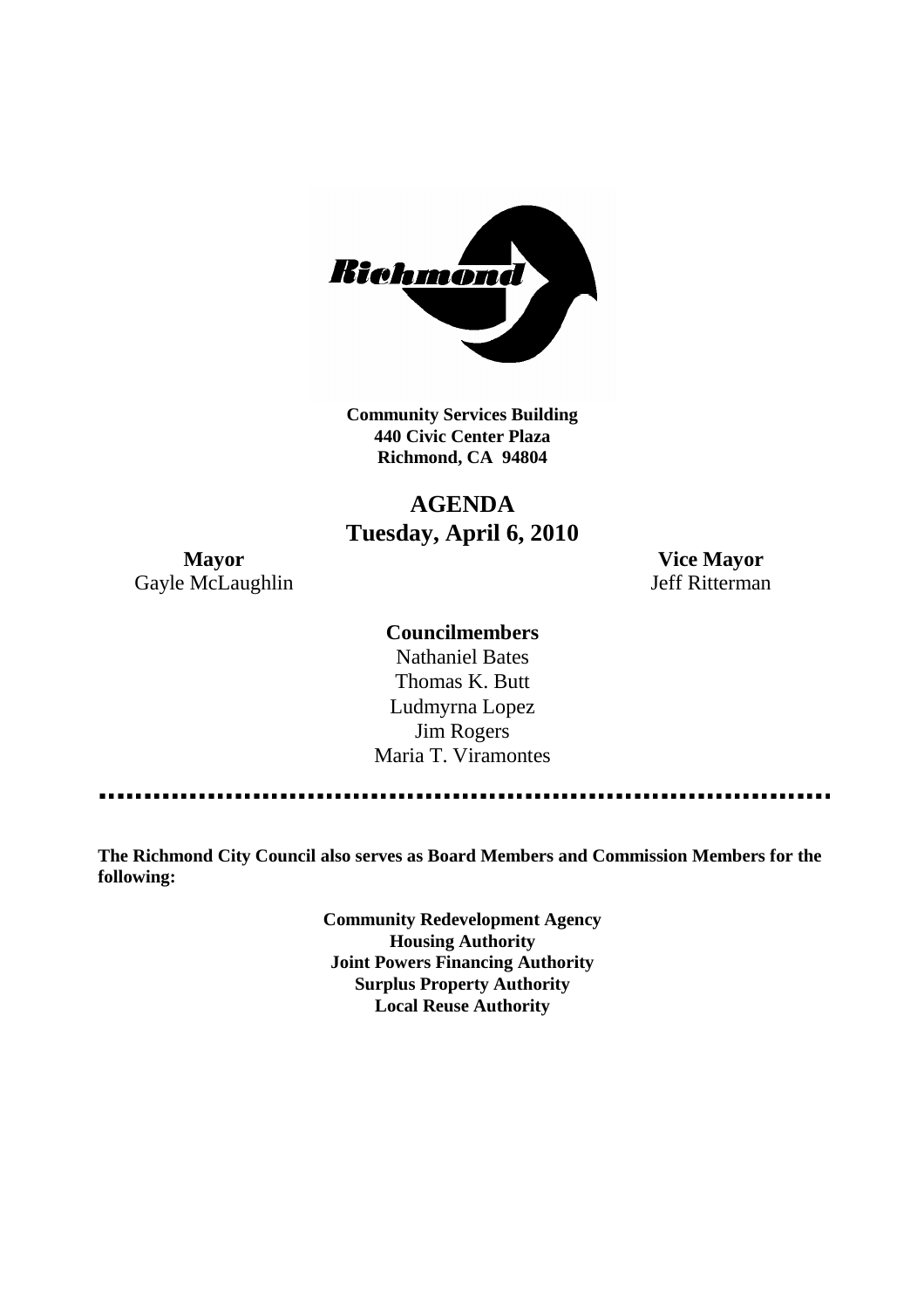# **MEETING PROCEDURES**

The City of Richmond encourages community participation at its City Council meetings and has established procedures that are intended to accommodate public input in a timely and time-sensitive way. As a courtesy to all members of the public who wish to participate in City Council meetings, please observe the following procedures:

**PUBLIC COMMENT ON AGENDA ITEMS:** Anyone who desires to address the City Council on items appearing on the agenda must complete and file a pink speaker's card with the City Clerk **prior** to the City Council's consideration of the item. Once the City Clerk has announced the item and discussion has commenced, no person shall be permitted to speak on the item other than those persons who have submitted their names to the City Clerk. Your name will be called when the item is announced for discussion. **Each speaker will be allowed TWO (2) MINUTES to address the City Council on NON-PUBLIC HEARING items listed on the agenda.**

**OPEN FORUM FOR PUBLIC COMMENT:** Individuals who would like to address the City Council on matters not listed on the agenda or on **Presentations, Proclamations and Commendations, Report from the City Attorney, or Reports of Officers** may do so under Open Forum. All speakers must complete and file a pink speaker's card with the City Clerk **prior** to the commencement of Open Forum. **The amount of time allotted to individual speakers shall be determined based on the number of persons requesting to speak during this item. The time allocation for each speaker will be as follows: 15 or fewer speakers, a maximum of 2 minutes; 16 to 24 speakers, a maximum of 1 and one-half minutes; and 25 or more speakers, a maximum of 1 minute.**

#### **SPEAKERS ARE REQUESTED TO OCCUPY THE RESERVED SEATS IN THE FRONT ROW BEHIND THE SPEAKER'S PODIUM AS THEIR NAME IS ANNOUNCED BY THE CITY CLERK.**

**CONSENT CALENDAR:** Consent Calendar items are considered routine and will be enacted, approved or adopted by one motion unless a request for removal for discussion or explanation is received from the audience or the City Council. A member of the audience requesting to remove an item from the Consent Calendar must complete and file a speaker's card with the City Clerk **prior to the City Council's consideration of Agenda Review.** An item removed from the Consent Calendar may be placed anywhere on the agenda following the City Council's agenda review.

*The City Council's adopted Rules of Procedure recognize that debate on policy is healthy; debate on personalities is not. The Chairperson has the right and obligation to cut off discussion that is too personal, too loud, or too crude.*

**\*\*\*\*\*\*\*\*\*\*\*\*\*\*\*\*\*\*\*\*\*\*\*\*\*\*\*\*\*\*\*\*\*\*\*\*\*\*\*\*\*\*\*\*\*\*\*\*\*\*\*\*\*\*\*\*\*\***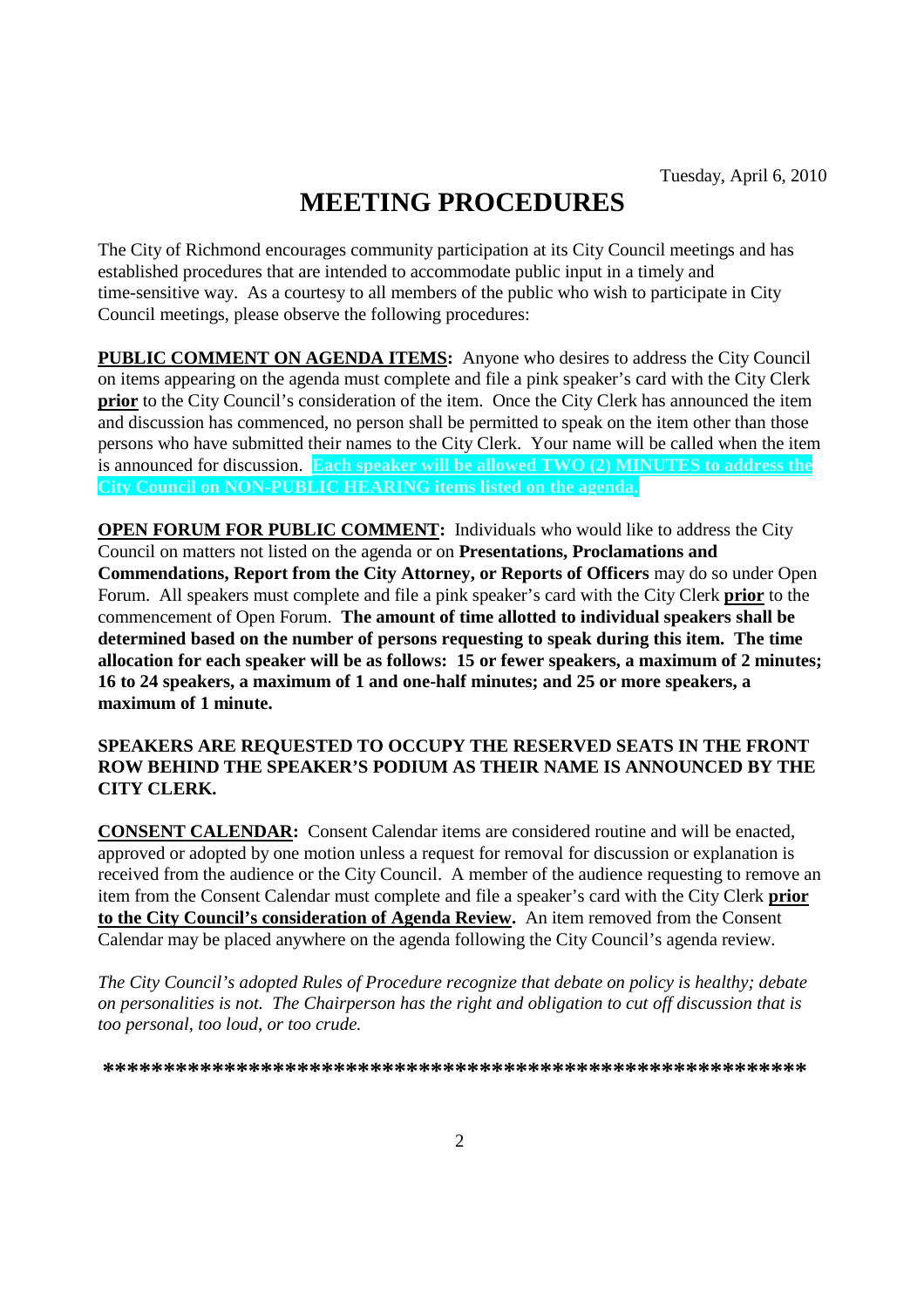## **EVENING OPEN SESSION**

5:00 p.m.

#### **A. ROLL CALL**

#### **B. PUBLIC COMMENT**

#### **C. ADJOURN TO CLOSED SESSION**

### **CLOSED SESSION**

Shimada Room of the Community Services Building

#### **A. CITY COUNCIL**

**A-1.** CONFERENCE WITH LEGAL COUNSEL - EXISTING LITIGATION (Subdivision [a] of Government Code Section 54956.9):

Citizens of East Shore Park vs. City of Richmond

Booker vs. City of Richmond

Jenkins vs. City of Richmond

**A-2.** CONFERENCE WITH LEGAL COUNSEL - ANTICIPATED LITIGATION (Initiation of litigation pursuant to Subdivision (c) of Government Code Section 54956.9):

Two cases

**A-3.** CONFERENCE WITH REAL PROPERTY NEGOTIATOR (Government Code Section 54956.8):

> Property: Point Molate (site of former Naval Shipyard Depot) Agency Negotiators: Bill Lindsay and Janet Schneider Negotiating Party: Upstream Point Molate LLC Under Negotiation: Price and Terms of Payment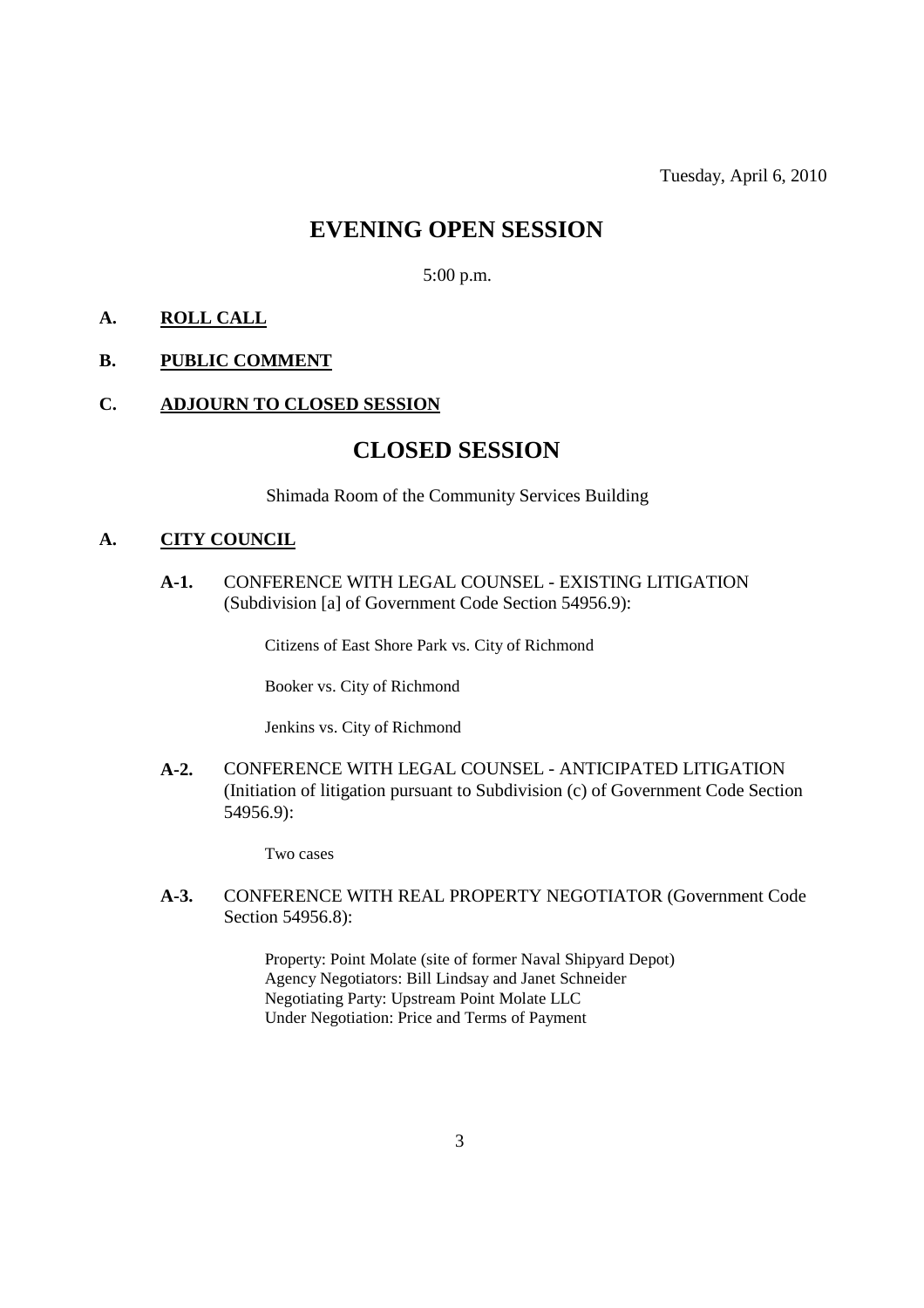# **JOINT MEETING OF THE RICHMOND REDEVELOPMENT AGENCY/RICHMOND CITY COUNCIL**

#### 6:30 p.m.

#### **PLEDGE TO THE FLAG**

**A. ROLL CALL**

#### **B. STATEMENT OF CONFLICT OF INTEREST**

- **C. OPEN FORUM FOR PUBLIC COMMENT**
- **D. AGENDA REVIEW**

#### **E. PRESENTATIONS, PROCLAMATIONS, AND COMMENDATIONS**

- **E-1.** Proclamation acknowledging 2010 National Library Week Mayor 's Office (Mayor Mclaughlin 620-6503).
- **E-2.** Presentation from the Census Bureau emphasizing the importance of completing the 2010 Census form - Mayor's Office (Mayor McLaughlin 620-6503 and Vice Mayor Ritterman 620-6581).

#### **F. REPORT FROM THE CITY ATTORNEY OF FINAL DECISIONS MADE AND NON-CONFIDENTIAL DISCUSSIONS HELD DURING CLOSED SESSION**

#### **G. STUDY AND DIRECTION TO STAFF SESSION**

**G-1. CONTINUED FROM MARCH 23, 2010**, (a) HEAR a presentation from a consortium of West County service providers concerning strategies to reduce violent crime in the Richmond community; (b) INTRODUCE an ordinance (first reading) that makes it unlawful, with certain exceptions, for any minor subject to compulsory education to be in or upon any public street, highway, road, alley, park, playground, or other public ground, public place, place of amusement, eating establishment, or vacant lot 30 minutes after school commences until 30 minutes before school concludes on days when said minor's school is in session - Police Department (Chief Chris Magnus 621-1802).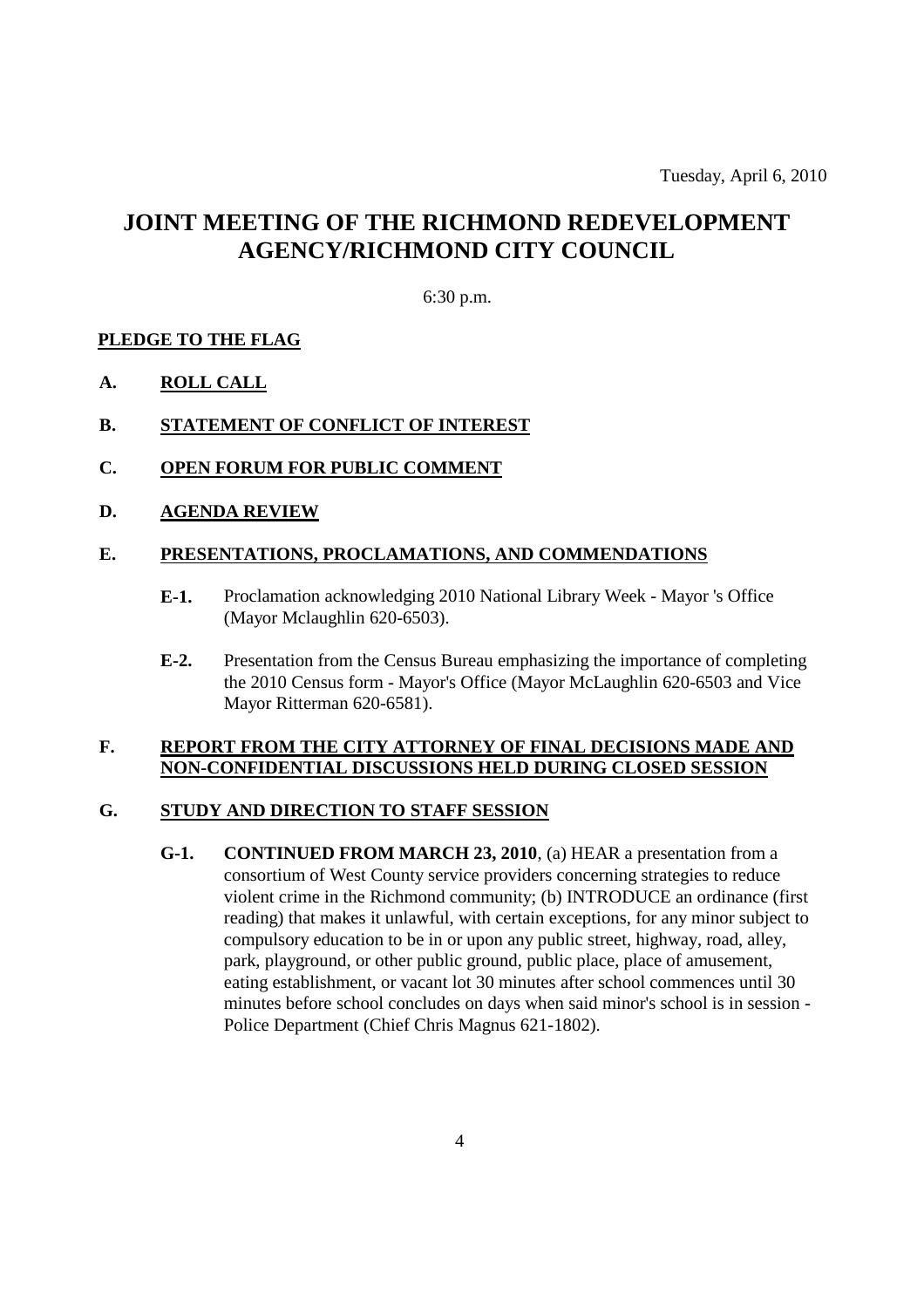**G-2.** PROVIDE direction to staff regarding additional policies and actions to reduce the incidence of violent crime in Richmond: (a) DIRECT staff to prepare plan to require that future shoreline developments include onsite shoreline recreational and educational opportunities to provide alternatives to gangs and crime for inner city students; and (b) DIRECT staff to prepare a fee to ensure that problem liquor stores pay for added police patrols needed to clean up criminal activities near the liquor stores, and appoint ad hoc Committee to meet with stakeholders - Vice Mayor Ritterman, Councilmembers Butt and Rogers, and Chief Magnus.

#### **H. CITY COUNCIL CONSENT CALENDAR**

- **H-1.** APPROVE a contract amendment with Scharff, Brady & Vinding (SB&V) for legal advice related to state and federal approvals for Indian gaming regarding Point Molate, increasing the amount of the contract by \$95,000 for a total of \$102,500, and extending the term expiration to March 31, 2011 - City Attorney's Office (Randy Riddle 620-6509).
- **H-2.** APPROVE the purchase of two Go-4, Interceptor III Scooters from Municipal Maintenance Equipment, as replacement for existing worn equipment and for use in enforcing parking regulations, in an amount not to exceed \$64,000 - Public Works (Yader A. Bermudez 231-3009).
- **H-3.** ACCEPT the work completed by Bay Hawk, Inc. for the Miscellaneous Sidewalk Repairs for Fiscal Year 2007/08 - 2008/09 at a final construction cost of \$651,966.28 - Engineering Services (Edric Kwan 621-1865).
- **H-4.** ADOPT a resolution authorizing an extension of the current Memorandum of Understanding between the city and IFPTE Local 21 in accordance with the terms of the Tentative Agreement reached between the parties' representatives - Human Resources Management (Leslie Knight 620-6600).
- **H-5.** APPROVE a contract with The Regents of the University of California, dba University of California, Berkeley Lawrence Hall of Science, to teach and evaluate "Environmental Literacy" for RichmondBUILD Green Jobs Academy. The contract amount will not exceed \$24,000.00 and is grant funded. The contract term will be April 19, 2010, through December 31, 2011 - Employment and Training (Sal Vaca/Fred Lucero 307-8006).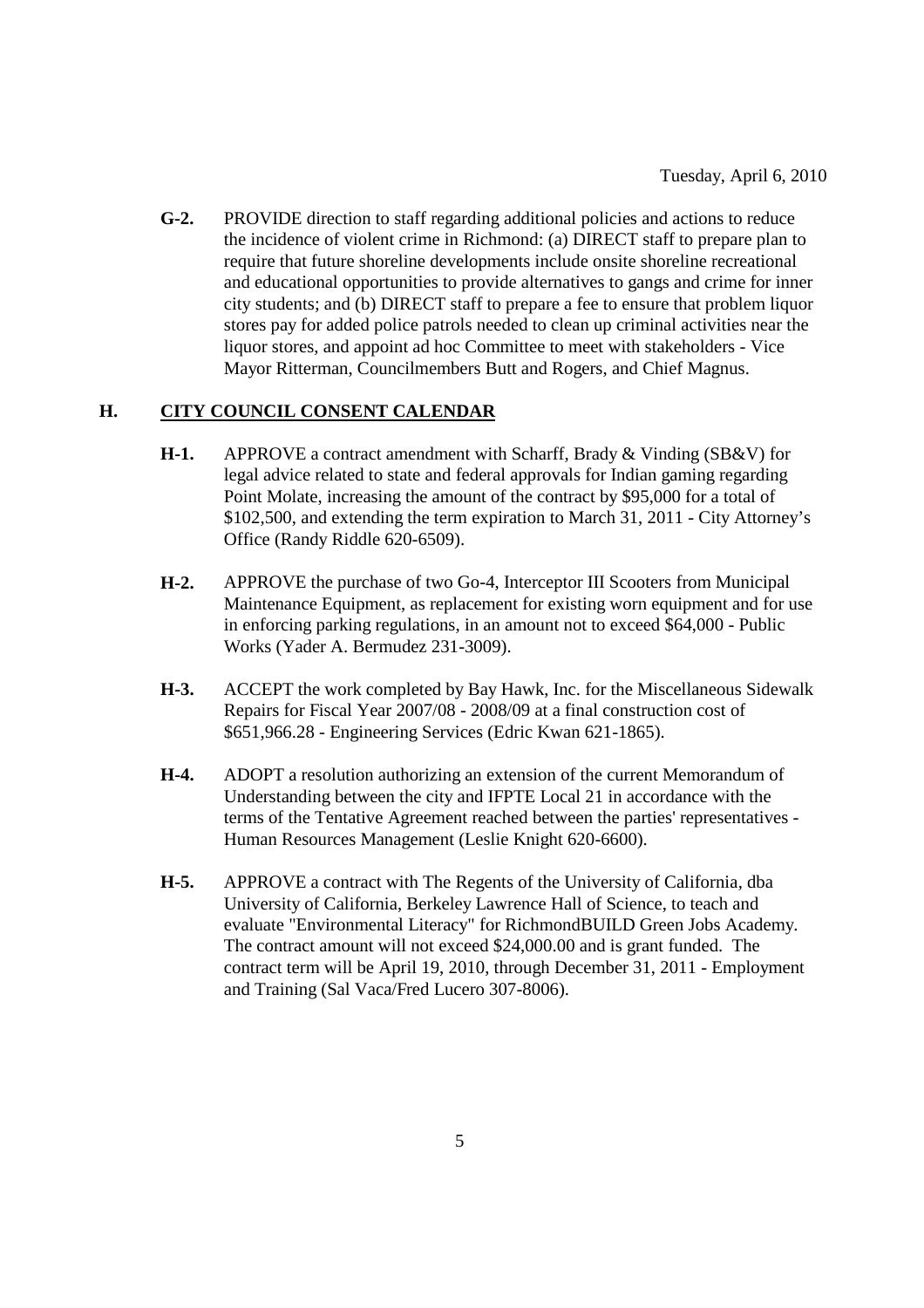- **H-6.** ADOPT a resolution adjusting appropriations of the 2009-2010 Employment and Training Department Budget, increasing both grant revenues and program expenditures in the amount of \$40,000 to augment the YouthWORKS Gang Related Intensive Case Managed Services Program - Employment and Training (Sal Vaca 307-8006).
- **H-7.** ADOPT an ordinance (second reading) to add Section 6.46 to the Richmond Municipal Code imposing 'Green Building requirements' on certain commercial and residential construction projects (first reading was on March 16, 2010) - Planning and Building Services Department (Richard Mitchell 620-6706).
- **H-8.** ADOPT an ordinance (second reading) to repeal Section 2.42.080 of the Richmond Municipal Code and add a new Section 2.42.080 to establish the penalties for violation of the Fair Elections Ordinance and the process for enforcing the Ordinance (first reading was on March 16, 2010) - City Attorney's Office (Randy Riddle 620-6509).
- **H-9.** ADOPT an ordinance (second reading) revising Richmond Municipal Code Sections 6.02.130 and 6.02.140 to establish a Board of Appeals to review decisions of the Building Official and penalties for violations of Building Codes and the Uniform Code for the Abatement of Dangerous Buildings (first reading was on March 16, 2010) - City Attorney's Office (Randy Riddle 620-6509).
- **H-10.** APPROVE the purchase of the Utility Manager Software ("Software") and installation service at a cost of \$40,000 for initial set up and a \$1,700 annual maintenance fee that will allow staff to electronically manage all of the city's utility accounts; and ADOPT a resolution to use \$40,000 of proceeds from the Qualified Energy Conservation Bond for this purchase before the Bond is issued in June of 2010 - City Manager's Office (Bill Lindsay 620-6512).
- **H-11.** APPROVE the following appointments and re-appointment: Arts and Culture Commission: Anyka Barber, term expiring 1/31/2014; Brenda Williams, term expiring 1/31/2014; Human Relations and Human Rights Commission: Betty Burrus-Wright, Incumbent, term expiring 3/30/2013; Contra Costa Transportation Authority Citizens Advisory Committee: Tony Sustak, Richmond representative, term expiring 4/6/2014; Recreation and Parks Commission: Harmohinder Singh, term expiring 10/26/2012; Richmond-Zhoushan Friendship Commission: Matthew Jean, term expiring 7/22/2012; Youth Commission: Jael Agbabiaka, term expiring 4/6/2012; Elisha Evelyn, term expiring 4/6/2012; Daniel Hooper, term expiring 4/6/2012; Daisy Santizo, term expiring 4/6/2012; Christian Tirado, term expiring 4/6/2012 - Mayor's Office (Mayor McLaughlin 620-6503).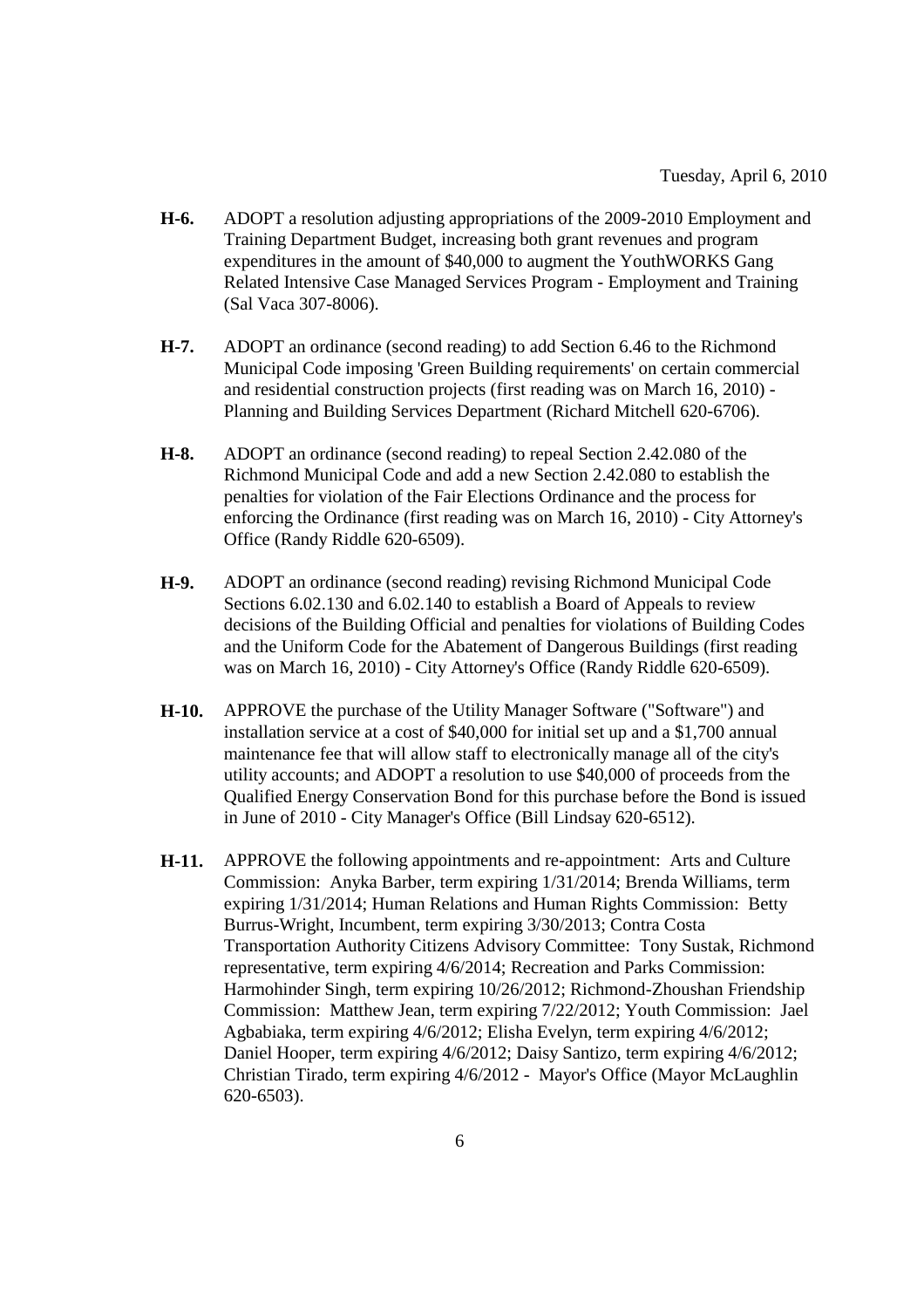- **H-12.** APPROVE an amendment to the contract with the law firm of Meyers, Nave, Riback, Silver and Wilson to continue to represent the city in the lawsuits entitled Booker vs. City of Richmond, et al. and Jenkins vs. City or Richmond, et al. in the amount of \$400,000, bringing the total contract amount to \$850,000 (this item was reviewed and recommended for approval by the Finance Committee at its April 2, 2010, meeting) - City Attorney's Office (Randy Riddle 620-6509).
- **H-13.** APPROVE a construction contract with Ghilotti Brothers, Inc. in the amount of \$4,374,887, with a city-administered contingency and reserve not to exceed \$440,000 (this item was reviewed and recommended for approval by the Finance Committee at its April 2, 2010, meeting) - Engineering Services (Edric Kwan 621-1825/Andy Yeung 307-8108).
- **H-14.** APPROVE the minutes for February 2, 2010 City Clerk's Office (Diane Holmes 620-6513).
- **H-15.** APPROVE the fiscal agent agreement among the City of Richmond, Upstream Point Molate LLC, and First American Fund Control (as the fiscal agent) that calls for the establishment of an escrow account for the \$28.5 million in Navy funds that the city will receive for environmental cleanup activities to achieve regulatory compliance at the Point Molate site. The fiscal agent agreement also outlines the rules by which, upon city approval, the fiscal agent will disburse funds to Upstream Point Molate LLC for its remediation activities on the city's behalf - City Manager's Office (Bill Lindsay 620-6512).
- **H-16.** APPROVE the development of a lease agreement with the West Contra Costa Business Development Center (BDC) to establish a Culinary Business Center at the Richmond Memorial Center kitchen and authorize the city manager to execute this lease agreement - Councilmembers Lopez and Viramontes (620- 6581).

#### **I. PUBLIC HEARING RICHMOND REDEVELOPMENT AGENCY**

**I-1.** Public hearing concerning the proposed Amended and Restated Redevelopment Plan for the Richmond Merged Project Area, and the Environmental Impact Report (EIR) prepared for the plan amendment, and consider scheduling introduction of the ordinance for the Amended and Restated Redevelopment Plan and certification of the EIR for the April 20, 2010, Joint City Council and Redevelopment Agency Meeting - Redevelopment Agency (Steve Duran/Alan Wolken 307-8140).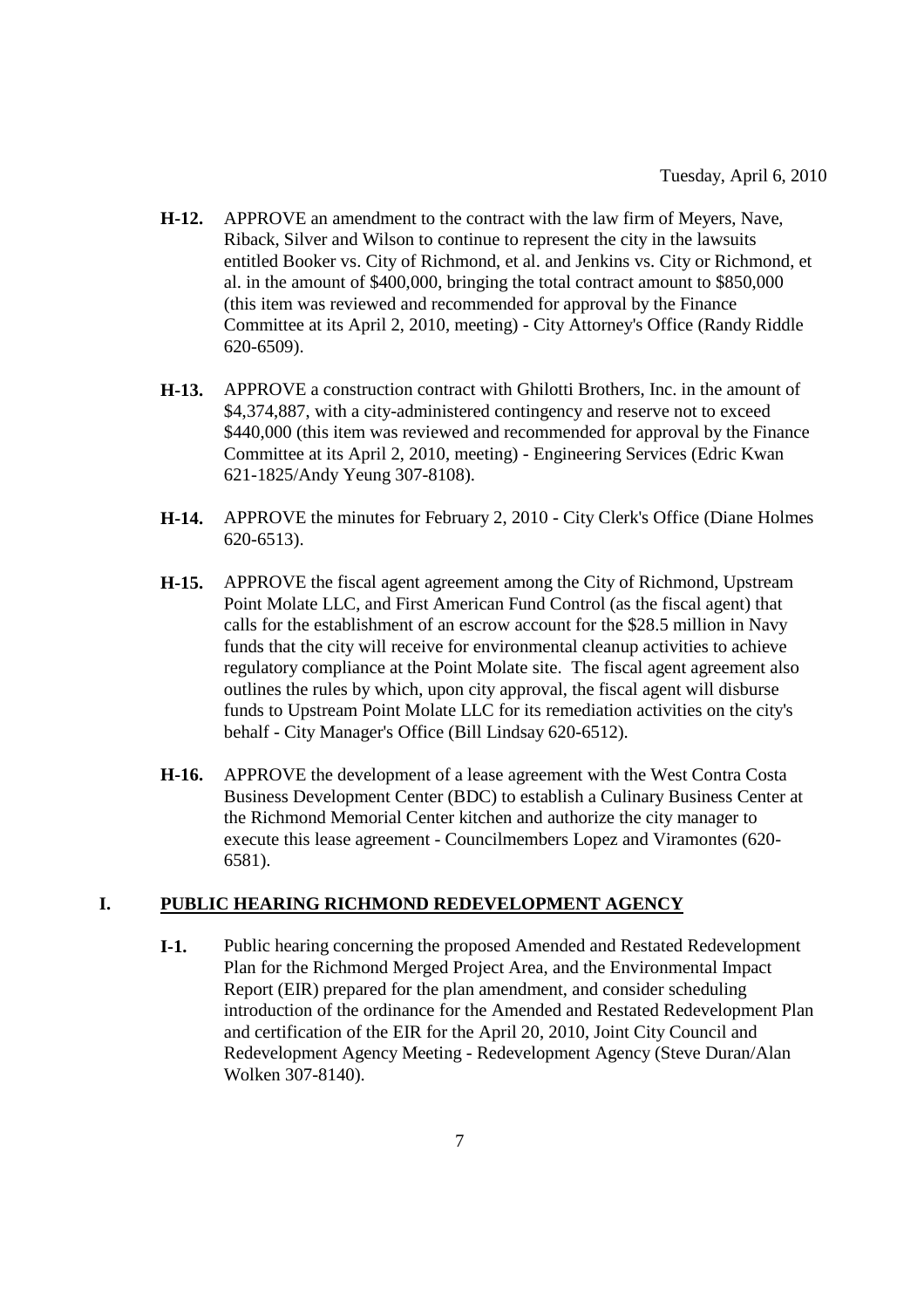#### **J. PUBLIC HEARING RICHMOND CITY COUNCIL**

**J-1. CONTINUE TO APRIL 20, 2010**, to hear public comment regarding the proposed wastewater rate increase to allow for additional information dissemination to the public - Engineering/Wastewater (Chad Davisson 620- 5486).

#### **K. RESOLUTIONS**

- **K-1.** ADOPT a resolution in support of restoring democracy in California through the California Democracy Act and authorizing the mayor to urge Attorney General Jerry Brown to revise the official Title and Summary for that Act - Vice Mayor Ritterman and Mayor McLaughlin - (620-6581).
- **K-2.** ADOPT a resolution expressing support of West Contra Costa Unified School District Measure D on the June 8, 2010 primary election ballot to raise additional funds to continue to repair and rebuild schools throughout the community - Councilmember Rogers (620-6581).

#### **L. ORDINANCES**

- **L-1.** INTRODUCE an ordinance (first reading) repealing Richmond Municipal Code Section 11.86.105, which limits the number of bingo games per week conducted by any organization at any one facility (the Public Safety Committee requested that an ordinance amending bingo regulations be presented to the full Council at the first meeting in April) - Councilmembers Bates, Viramontes, and Vice-Mayor Ritterman (620-6581).
- **L-2.** INTRODUCE an ordinance (first reading) amending Chapter 2.56 of the Municipal Code to revise the City of Richmond Local Employment Ordinance (52.06 N.S.) - Employment and Training (Sal Vaca/Thomas Mills 307-8006).

#### **M. COUNCIL AS A WHOLE**

**M-1.** CONSIDER only extending the Point Molate LDA with Upstream Point Molate LLC only for a third period ending May 20, 2010. Consideration will include only monthly payments of \$90,000 to the City of Richmond to cover ongoing expenses beginning with the first extension on January 15, 2010. This agenda item is limited to only the specific extension time and the monthly payment - Councilmember Butt (236-7435).